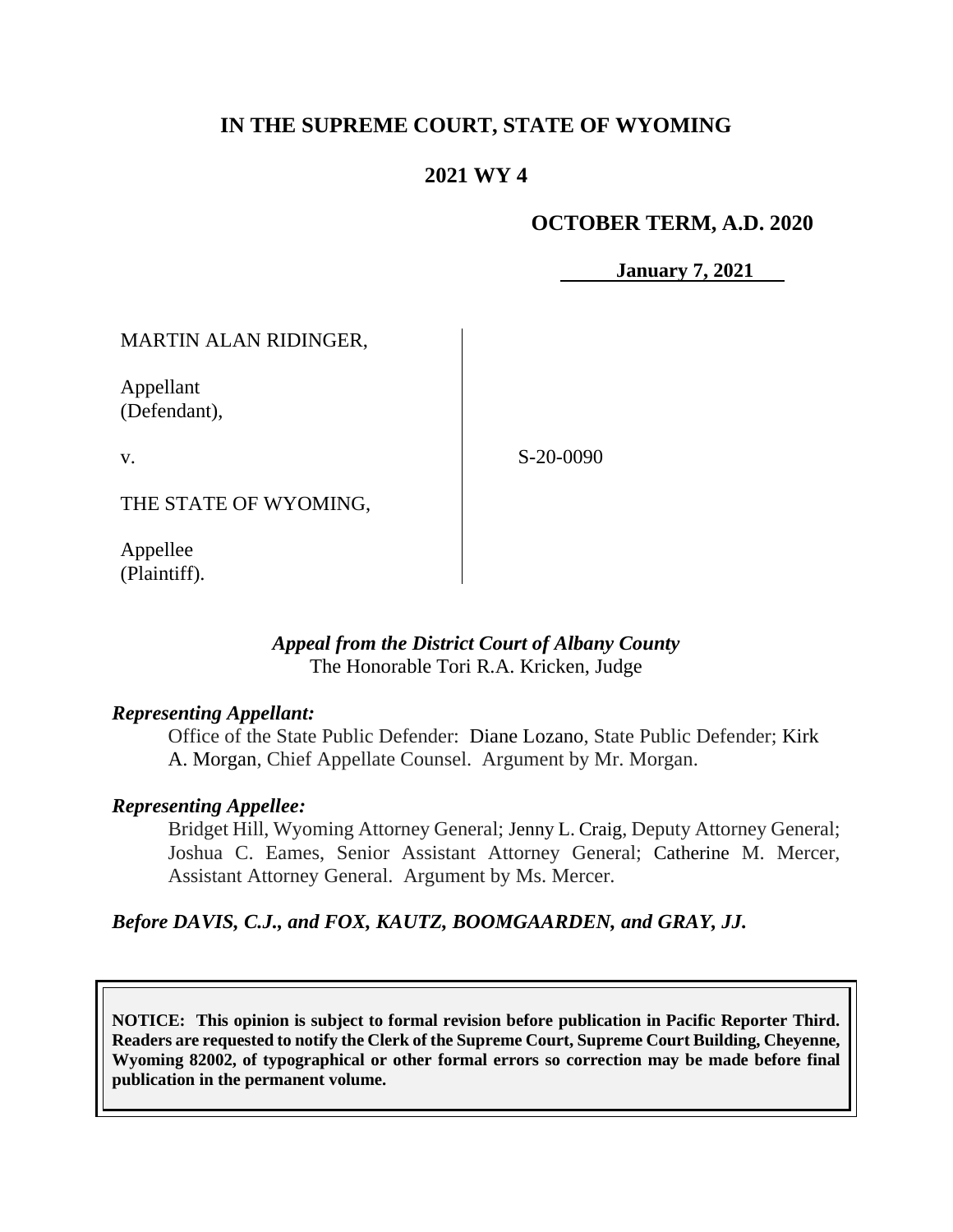## **KAUTZ, Justice.**

[¶1] Martin Alan Ridinger appeals from his conviction for first-degree sexual assault. He claims the State's delay in bringing charges against him denied him due process and the prosecutor improperly commented on his right to remain silent during closing argument. We affirm.

#### **ISSUES**

- [¶2] Mr. Ridinger raises two issues:
	- 1. Did the State's delay in charging Mr. Ridinger violate his right to due process under the Fifth Amendment to the United States Constitution?
	- 2. Did the prosecutor's comments during closing argument violate Mr. Ridinger's right to remain silent under the Fifth Amendment to the United States Constitution and art. 1, § 11 of the Wyoming Constitution?

## **FACTS**

[¶3] In 2010, SW was staying with Keith and Krystal Porter in Laramie, Wyoming.<sup>1</sup> In the early morning hours of July 1, 2010, while the Porters were asleep in their bedroom and SW was asleep on the living room couch, John Schnitker and Mr. Ridinger arrived at the house. SW and Mr. Porter woke up and "hung out" with Mr. Schnitker and Mr. Ridinger in the living room. After a few hours, Mr. Schnitker and Mr. Ridinger offered to take SW to the store to buy cigarettes. She agreed to go with them; Mr. Porter stayed home.

[¶4] Mr. Schnitker drove, Mr. Ridinger sat in the front passenger seat, and SW sat in the back seat behind Mr. Schnitker. Instead of going to buy cigarettes, Mr. Schnitker went to Walmart and bought bottles of air duster. After he and Mr. Ridinger huffed some air duster, Mr. Schnitker said he needed to stop at his grandmother's house to "grab something really quick."

[¶5] Mr. Schnitker parked the car between the house and a shed, got out of the car, opened SW's door, pulled down his pants, and stuck his penis in her face. She pushed him away with her hand and told him to take her home. Mr. Schnitker then reached for her underwear; SW told him, "Please don't. I'm on my period." Mr. Schnitker ignored her, pulled down her underwear, took out her tampon, and penetrated her vagina with his penis.

<sup>&</sup>lt;sup>1</sup> At the time of trial, SW had a different surname. We will refer to her as SW, her initials at the time of the offense.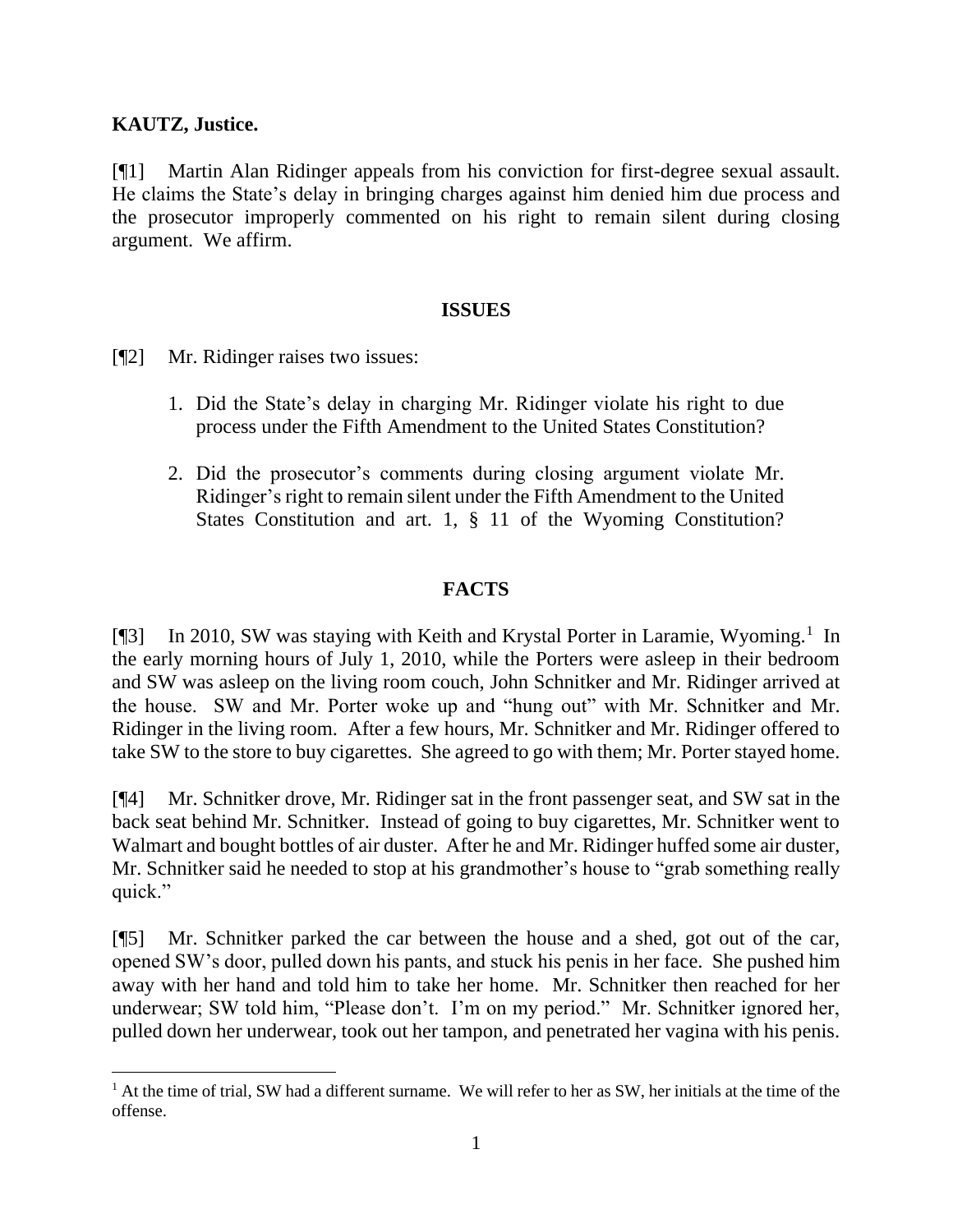In the meantime, Mr. Ridinger had moved from the front-passenger seat to the backpassenger seat. While still penetrating her vagina with his penis, Mr. Schnitker flipped SW over from her back to her stomach, grabbed her hair with his hand, and forced her mouth on Mr. Ridinger's penis. At some point, Mr. Schnitker told Mr. Ridinger "it was his turn" and they switched positions, with Mr. Ridinger penetrating SW's vagina with his penis and Mr. Schnitker forcing SW to perform fellatio on him.

[¶6] Mr. Schnitker and Mr. Ridinger eventually got back into the front seats of the car, and Mr. Schnitker drove to a Loaf 'N Jug on South Third Street to buy cigarettes. They then took SW back to the Porters' house. When SW got out of the car, Mr. Schnitker made her kiss him and told her if she told anybody what had happened, she would be dead. When she got inside the Porters' house, she collapsed to the floor and started crying. Mrs. Porter called the police.

[¶7] Albany County Sheriff's Deputy Bill Smith and Sergeant Curtis Hicks responded to the Porter residence. SW told them Mr. Schnitker and Mr. Ridinger had sexually assaulted her and described the details and location of the assault. Sergeant Hicks went to the scene to gather evidence, including SW's tampon, but found nothing. Mrs. Porter drove SW to the hospital, where a Sexual Assault Nurse Examiner (SANE nurse) prepared a rape kit, including taking swabs of SW's cervix. The nurse noted SW was menstruating and found a red abrasion on her cervix. Subsequent DNA testing revealed the presence of Mr. Ridinger's DNA on SW's cervical swabs and clothing.

[¶8] The State charged Mr. Ridinger with two counts of first-degree sexual assault in violation of Wyo. Stat. Ann. § 6-2-302(a)(1) (LexisNexis 2019) based on the vaginal intercourse (Count 1) and fellatio (Count 2). Mr. Ridinger did not testify at trial, but the State played for the jury a recorded interview he had with a detective in August 2018. During the interview, Mr. Ridinger initially denied knowing SW and having sex with her. However, upon being confronted with SW's accusations against him, Mr. Ridinger admitted SW asked him to have a threesome with her and Mr. Schnitker. He claimed she performed fellatio on him in Mr. Schnitker's vehicle while parked in the grandmother's driveway. He denied having vaginal intercourse with her.

[¶9] Mr. Schnitker also testified the sexual encounter was consensual. He told the jury that while they were at the Porters' house, he and Mr. Ridinger "grop[ed]" and kissed SW and she "grop[ed]" each of them. They left the Porters and drove to his grandmother's house because they wanted to have a threesome and he wanted to see his cousin, who was staying there. Once they arrived at his grandmother's house, Mr. Schnitker watched the horses while SW and Mr. Ridinger "were making out in the back seat, fooling around." SW eventually began rubbing Mr. Schnitker's chest and said, "[C]ome on, don't you want to get in on this?" Mr. Schnitker reclined his seat, unbuttoned his pants, and SW began giving him oral sex. After a few minutes, he went to the back seat and had vaginal intercourse with SW while she performed fellatio on Mr. Ridinger. He denied SW was on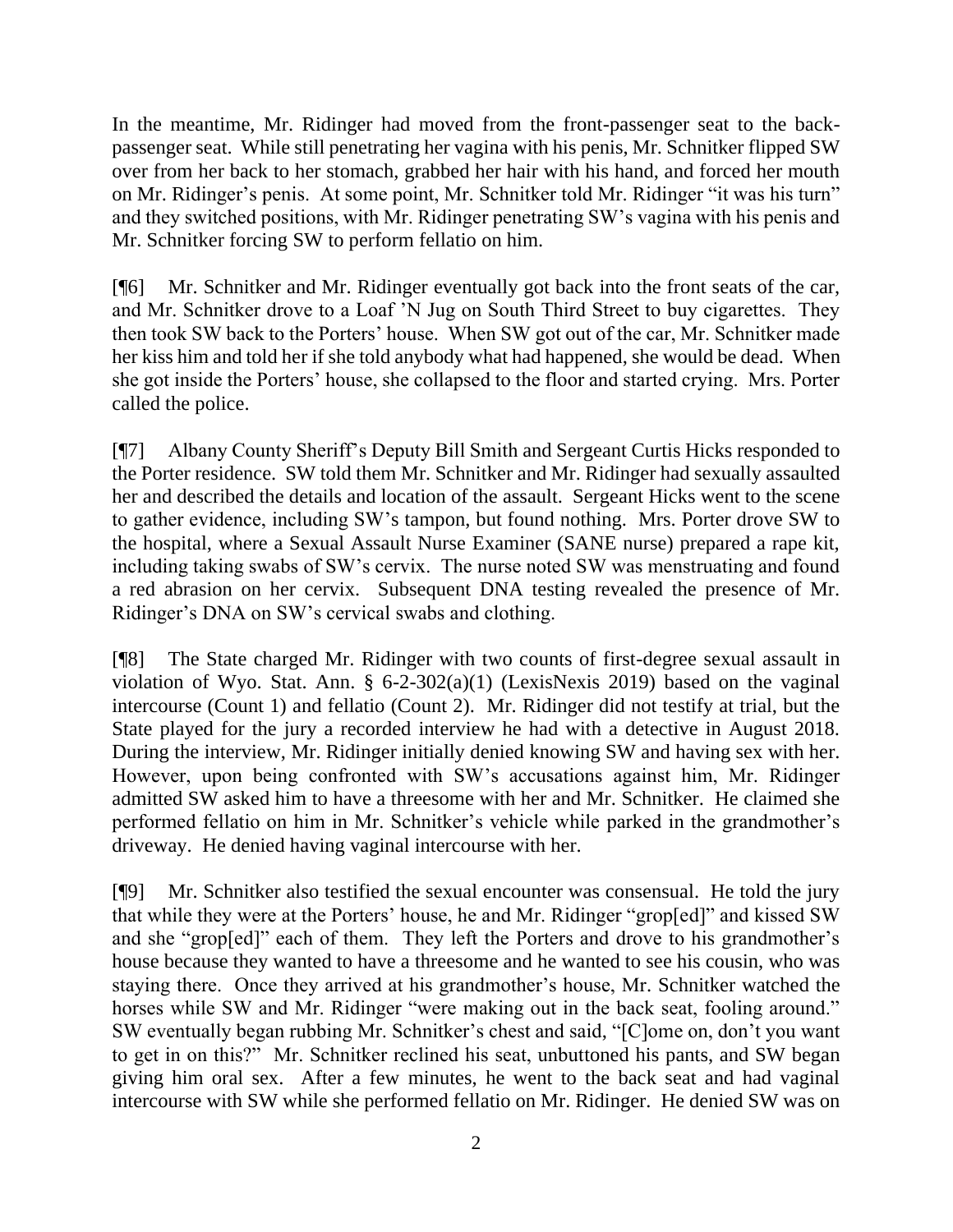her period or that he removed a tampon. After about 10 minutes, Mr. Schnitker returned to the driver's seat and drove to two different Loaf 'N Jugs on South Third Street to buy cigarettes. Because he did not have an ID, the stores refused to sell to him. After dropping Mr. Ridinger off on Fourth Street, he and SW drove to a Kum and Go, where he went inside and purchased cigarettes while SW stayed in the vehicle. He then dropped SW off at the Porters' house.

[¶10] Mr. Porter told the jury he woke up at about 2:30-3:30 a.m. on July 1, 2010, because he heard "inappropriate noises" coming from the spare bedroom. He described the noises as "whispering, giggling sounds of – like what could have been [sexual] foreplay or was foreplay at the time." He went to the spare bedroom where he found Mr. Schnitker with his hand up SW's nightgown and SW groping Mr. Ridinger. Mr. Porter told them they were being too loud and Mr. Schnitker and Mr. Ridinger had to leave. SW grabbed a coat and went with them. Mr. Porter woke up Mrs. Porter and told her "there was some weird things going on," and he believed SW "would come back to [the] house at some point and claim rape." A few hours later, he observed a vehicle pull up in the alley. SW exited the car from the back seat and walked up the driveway "like nothing had even happened." As soon as she got in the house, she collapsed to the floor and "started crying and said she'd been raped." Mr. Porter admitted he did not know what had occurred after SW left the home with Mr. Schnitker and Mr. Ridinger.

[¶11] The jury found Mr. Ridinger guilty on Count 1 (vaginal intercourse) and not guilty on Count 2 (fellatio). The district court sentenced him to 30-50 years imprisonment. Mr. Ridinger appealed.

[¶12] Additional facts will be provided as needed in our discussion of the issues.

# **DISCUSSION**

## *1. Due Process/Pre-Charging Delay*

[¶13] The offense occurred on July 1, 2010. The State, however, did not file charges against Mr. Ridinger until February 15, 2019, over 8½ years later. Mr. Ridinger argues the lengthy pre-charging delay violated his Fifth Amendment right to due process. Our review is de novo. *Remmick v. State*, 2012 WY 57, ¶ 15, 275 P.3d 467, 470 (Wyo. 2012); *Humphrey v. State*, 2008 WY 67, ¶ 32, 185 P.3d 1236, 1246 (Wyo. 2008) (citations omitted).

[¶14] "Wyoming has no statute of limitations for criminal offenses, and prosecution for such offenses may be commenced at any time during the life of the offender." *Phillips v. State*, 835 P.2d 1062, 1069 (Wyo. 1992) (citing *Story v. State*, 721 P.2d 1020, 1026 (Wyo. 1986)). Excessive delay in bringing charges, however, may violate due process. *Fortner*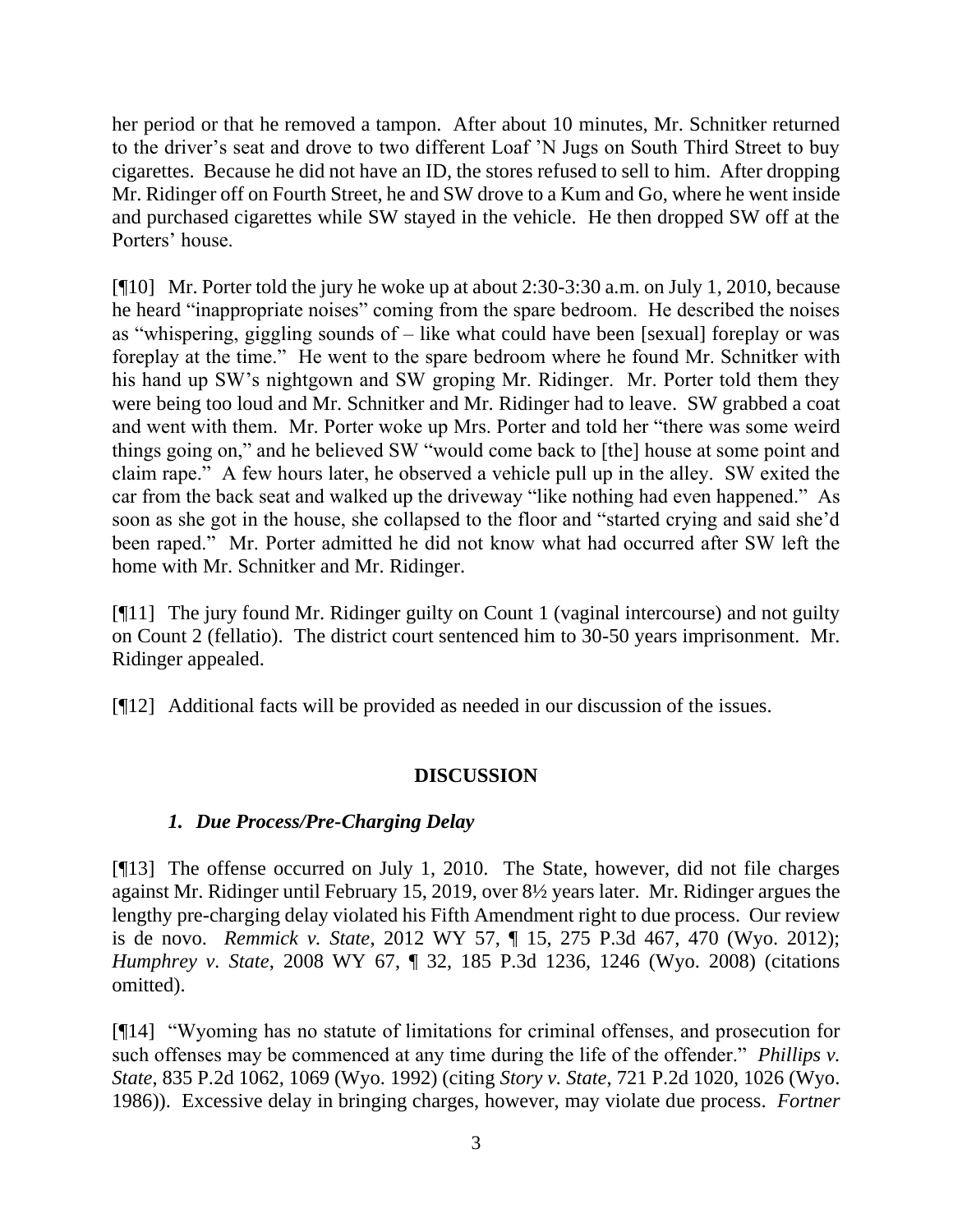*v. State*, 843 P.2d 1139, 1142 (Wyo. 1992) (citation omitted). To establish a due process violation, the defendant must show: (1) the State intentionally delayed bringing charges to gain a tactical advantage over him and (2) he suffered actual prejudice as a result of the pre-charging delay. *Humphrey,* ¶ 34, 185 P.3d at 1247 (citing *United States v. Marion*, 404 U.S. 307, 323-26, 92 S.Ct. 455, 465-66, 30 L.Ed.2d 468 (1971)) (other citations omitted). *See also, Fortner*, 843 P.2d at 1142 ("Wyoming has taken a *conjunctive* approach to the *Marion* rule which requires the defendant to establish *both* an improper prosecutorial motivation which caused the delay and substantial prejudice resulting from it.") (emphasis in original) (citation omitted). Mr. Ridinger has failed to satisfy either prong.

[¶15] Mr. Ridinger claims "[i]t is impossible to ever prove emphatically exactly what the State was thinking" when it decided to pursue the charges  $8\frac{1}{2}$  years after the incident. However, he argues the record shows the State opted not to bring charges against him in 2010 "when memories were sharp and evidence could have been evaluated" because it "clearly believed that the evidence would not support the prosecution, let alone the conviction." Instead, he maintains, the State purposefully waited until memories had faded and key evidence was lost to bring charges against him, thereby gaining a tactical advantage over him at trial. The record does not support Mr. Ridinger's argument.

[¶16] Shortly after the offense, Deputy Smith collected SW's clothing and rape kit from the hospital, conducted a recorded interview with SW, showed her a photo line-up, and took pictures of Mr. Schnitker's grandmother's house. In August 2010, he turned the case over to Rob DeBree, the Sheriff's Office's only detective at the time, for further investigation. Detective DeBree conducted a recorded interview of Mr. Schnitker but could not locate Mr. Ridinger. In November 2010, Detective DeBree was appointed undersheriff and his active investigations were assigned to Officer William Meyer. For some unknown reason, this case was not among them. As a result, Officer Meyer was not aware of the case in 2010. Moreover, no one from the Sheriff's Office submitted SW's rape kit to the State Crime Lab for analysis in 2010.

[¶17] In 2017, the State Crime Lab received a grant to collect and process all rape kits in the state. Per a request from the Lab, the Albany County Sheriff's Office sent all rape kits in its possession, including SW's, to the Lab. In August 2018, the Lab informed Officer Meyer that an analysis of SW's cervical swabs from her rape kit had detected male DNA. The Lab told him it would run the male DNA in the Combined DNA Index and notify him if there was a match. In November 2018, the Lab informed Officer Meyer the male DNA found on SW's cervical swabs matched Mr. Ridinger's.

[¶18] Armed with this new information, Officer Meyer re-opened the investigation. He found Deputy Smith's report, which mentioned the recorded interview with SW, the photo line-up, and the pictures taken of the grandmother's house. However, none of that evidence could be located. Officer Meyer also learned of Detective DeBree's 2010 recorded interview of Mr. Schnitker, but he could not find the recording and could not speak with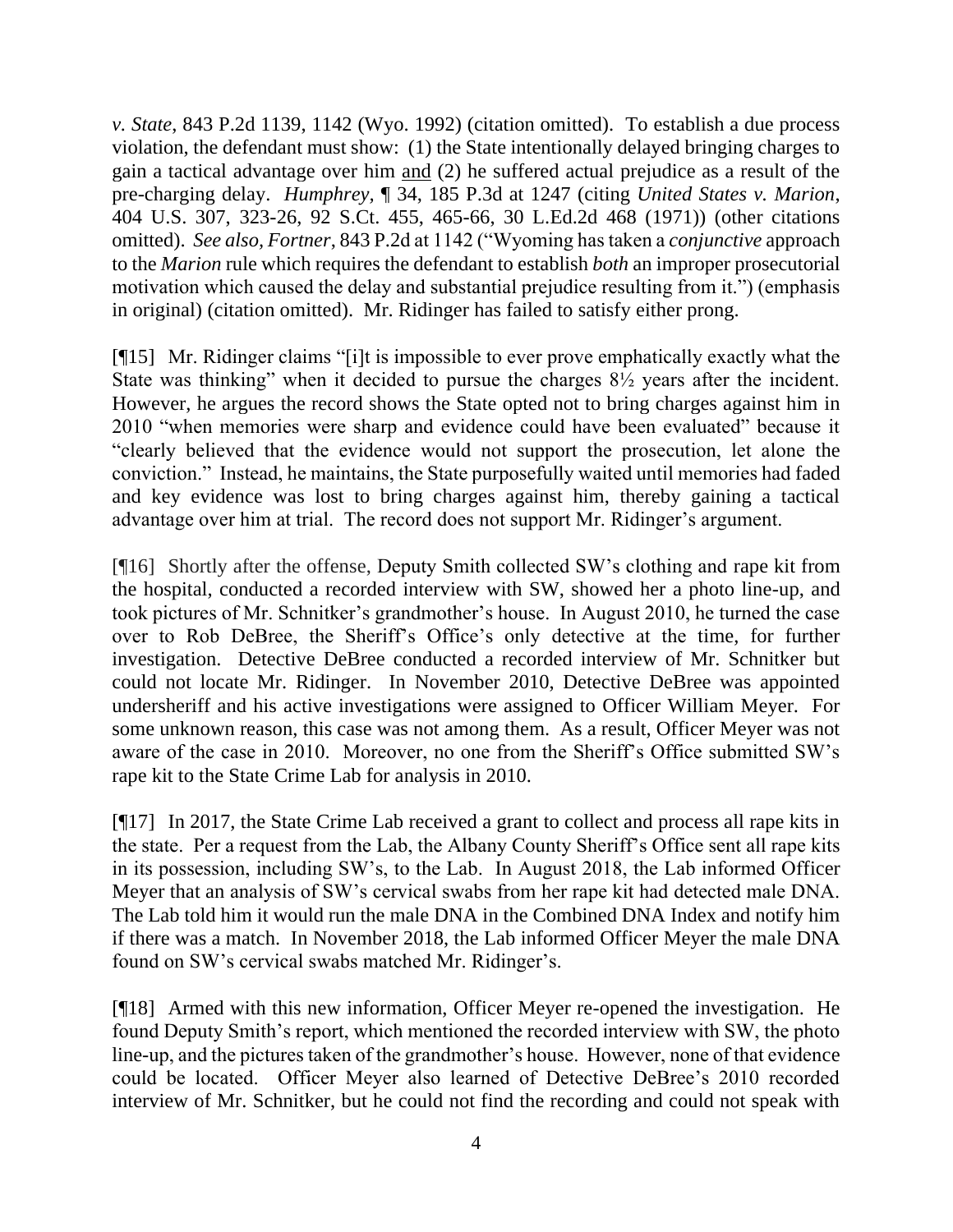Detective DeBree because he had died in September 2016. The only evidence Officer Meyer found from the initial investigation was SW's rape kit and the clothing she was wearing during the assault which the SANE nurse had collected from her at the hospital. Officer Meyer located SW and Mr. Schnitker and re-interviewed them, took new photographs of the grandmother's house, and showed SW a new photo line-up. He located Mr. Ridinger in Washington and had a detective in that jurisdiction interview him. He also sent SW's clothing to the State Crime Lab because it had not been sent in 2010. Approximately six months after Officer Meyer first learned about the case, the State brought charges against Mr. Ridinger.

[¶19] The above evidence shows the State's delay in charging Mr. Ridinger was not an intentional ploy to gain a tactical advantage over him but rather the result of an inability to locate Mr. Ridinger in 2010, the failure of SW's rape kit to be submitted to the Lab in 2010, and the failure of the case to be turned over to Officer Meyer upon Detective DeBree's promotion to undersheriff in November 2010. Because Mr. Ridinger could not be found in 2010, the prosecutor at the time may have exercised his or her discretion to not bring charges until he was found. In such a situation, "we are not willing to second guess the exercise of prosecutorial discretion." *See Bush v. State*, 2008 WY 108, ¶ 74, 193 P.3d 203, 221-22 (Wyo. 2008) (concluding Mr. Bush had not shown the State intentionally delayed prosecuting him for his wife's murder in order to gain a tactical advantage over him; the prosecutor at the time of the murder may have exercised his discretion in not bringing charges because the wife's body could not be found). In 2018, armed with new evidence, namely the presence of Mr. Ridinger's DNA on SW's cervical swabs, a different prosecutor exercised her discretion to bring charges against Mr. Ridinger.

[¶20] It is troublesome that SW's rape kit was not sent to the Lab in 2010 and that the investigation was not assigned to Officer Meyer in November 2010. It is also disturbing that certain evidence was either lost or not properly preserved. Nevertheless, there is no indication that these failures were intentional, as opposed to merely negligent. Indeed, Mr. Ridinger's expert in police practices and procedure testified he did not attribute the missing evidence to any sort of corruption. Ordinary negligence on the part of the State is not enough to establish a due process violation; the State must act intentionally. *Humphrey,* ¶ 34, 185 P.3d at 1247. *See also, United States v. Comosona*, 614 F.2d 695, 696 n.1 (10th Cir. 1980) ("It is important to observe that something more than ordinary negligence on the part of Government representatives must be shown, no matter how high the actual proof of prejudice is. The Government's delay must be intentional and purposeful.") (citation omitted).

[¶21] Although Mr. Ridinger's failure to satisfy the first prong of a due process violation is determinative, he has also failed to show he was prejudiced by the pre-charging delay. "To show prejudice, an appellant must demonstrate 'the loss of a witness, exhibit or other evidence, *the presence of which would probably bring a different result*.'" *Remmick*, ¶ 17, 275 P.3d at 471 (emphasis added) (quoting *Phillips*, 835 P.2d at 1069). "[O]nly 'actual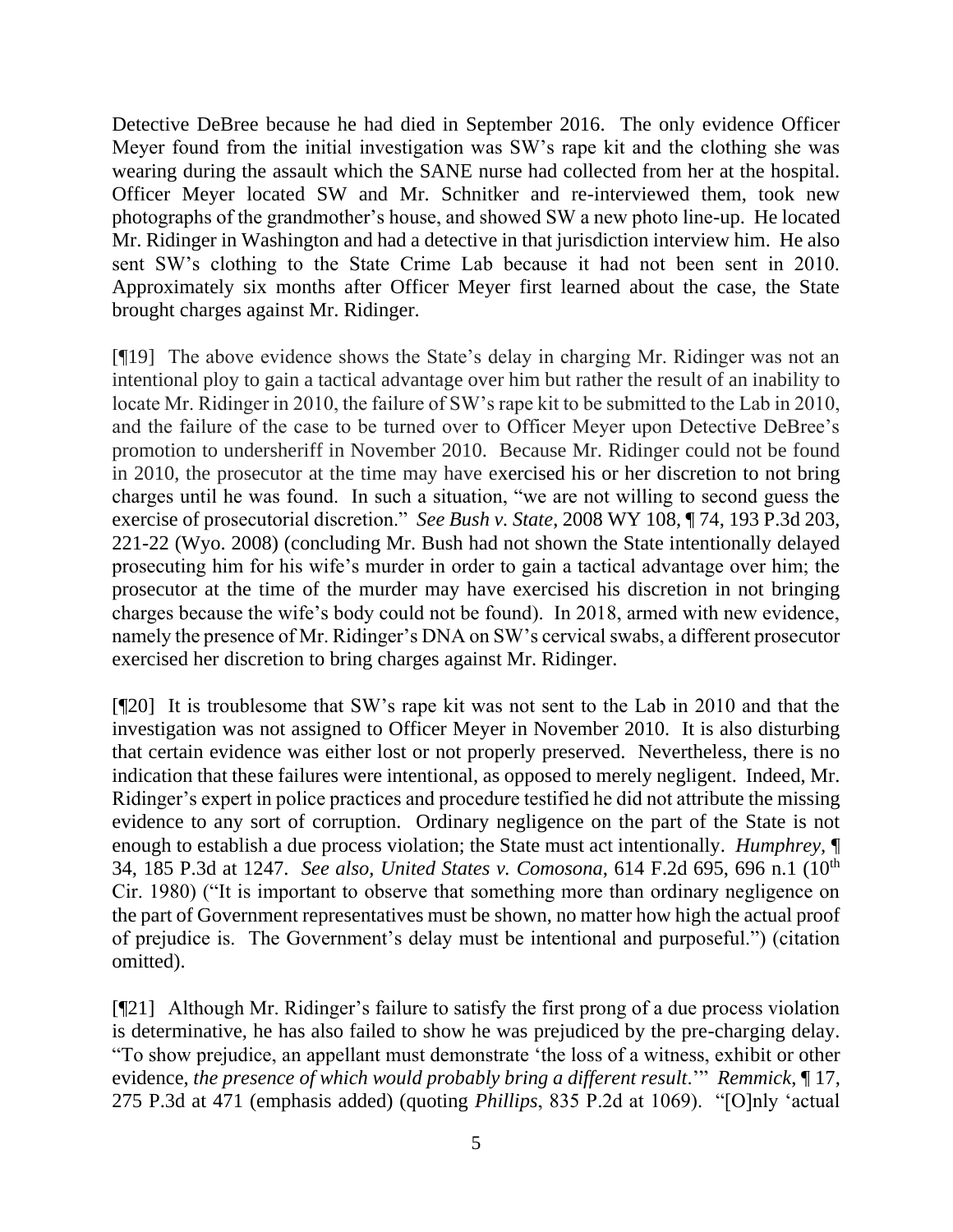prejudice, not possible prejudice,' will suffice to establish that a delay in prosecution resulted in a due process violation." *Id*.

[¶22] Mr. Ridinger points to his failure (in his recorded interview) and that of Mr. Schnitker (at trial) to recall key details of the offense. However, Mr. Ridinger has not shown the pre-charging delay caused their inability to recall. *See State v. Hutchins*, 433 A.2d 419, 423 (Me. 1981) (concluding defendant had failed to show the pre-indictment delay caused the unavailability of three inmate witnesses because he had not indicated when these inmates had been released and if the inmate witnesses had been "released soon after the crime was committed, they could have become unavailable even if defendant had been indicted within a short period"). In his recorded interview, Mr. Ridinger told the detective his substantial drug abuse since the offense had affected his memory. While Mr. Schnitker testified his memory of the event was not as good as it was at the time of the offense due to the passage of time, he also said his memory was "pretty bad altogether anymore" due to his substance abuse and "partying." Even if during the pre-charging delay Mr. Ridinger and Mr. Schnitker had damaged their mental capacity by excessive drug use, Mr. Ridinger has failed to show how better memories would have changed the result of the trial. He suggests only that his inability to recall "probably" played a role in his decision not to testify. Again, "'actual prejudice, not possible prejudice'" is required to establish a due process violation. *Remmick*, ¶ 17, 275 P.3d at 471 (quoting *Phillips*, 835 P.2d at 1069). *See also, Vernier v. State*, 909 P.2d 1344, 1350 (Wyo. 1996) (defendant's claim he "might have recalled an alibi" had the State charged him at the time of the victims' accusations was too speculative because he "attache<sup>[d]</sup> no specificity to that prospect . . . such as the names of individuals with whom he spent time or activities in which he participated").

[¶23] Moreover, as we recognized in *Fortner*, the passage of time also prejudices the State, as the inability of its witnesses to recall past events may make it more difficult or impossible for it to satisfy its burden of proving the defendant's guilt beyond a reasonable doubt. *Fortner*, 843 P.2d at 1143 ("When it is the *prosecution's* witnesses who have suffered memory losses, the State is prejudiced at least as much as, or more than, the defendant." (emphasis in original) (citations omitted)). That was true in this case. SW did not recall certain details of the incident due to the passage of time and provided some testimony that was inconsistent with her statement to Deputy Smith and the written statement she provided to the SANE nurse. Mr. Ridinger took advantage of her inability to recall by pointing out the inconsistencies on cross-examination.

[¶24] Mr. Ridinger also claims the delay prejudiced him because key evidence was lost or destroyed, including (1) Deputy Smith's 2010 interview with SW; (2) Deputy Smith's 2010 photographs of the grandmother's house; (3) the photo line-up Deputy Smith had shown SW in 2010; (4) Detective DeBree's 2010 recorded interview with Mr. Schnitker; (4) Detective DeBree's testimony; and (5) the surveillance video from the Loaf 'N Jug. According to him, "[g]iven the closeness of this case, and the fact that the jury at one point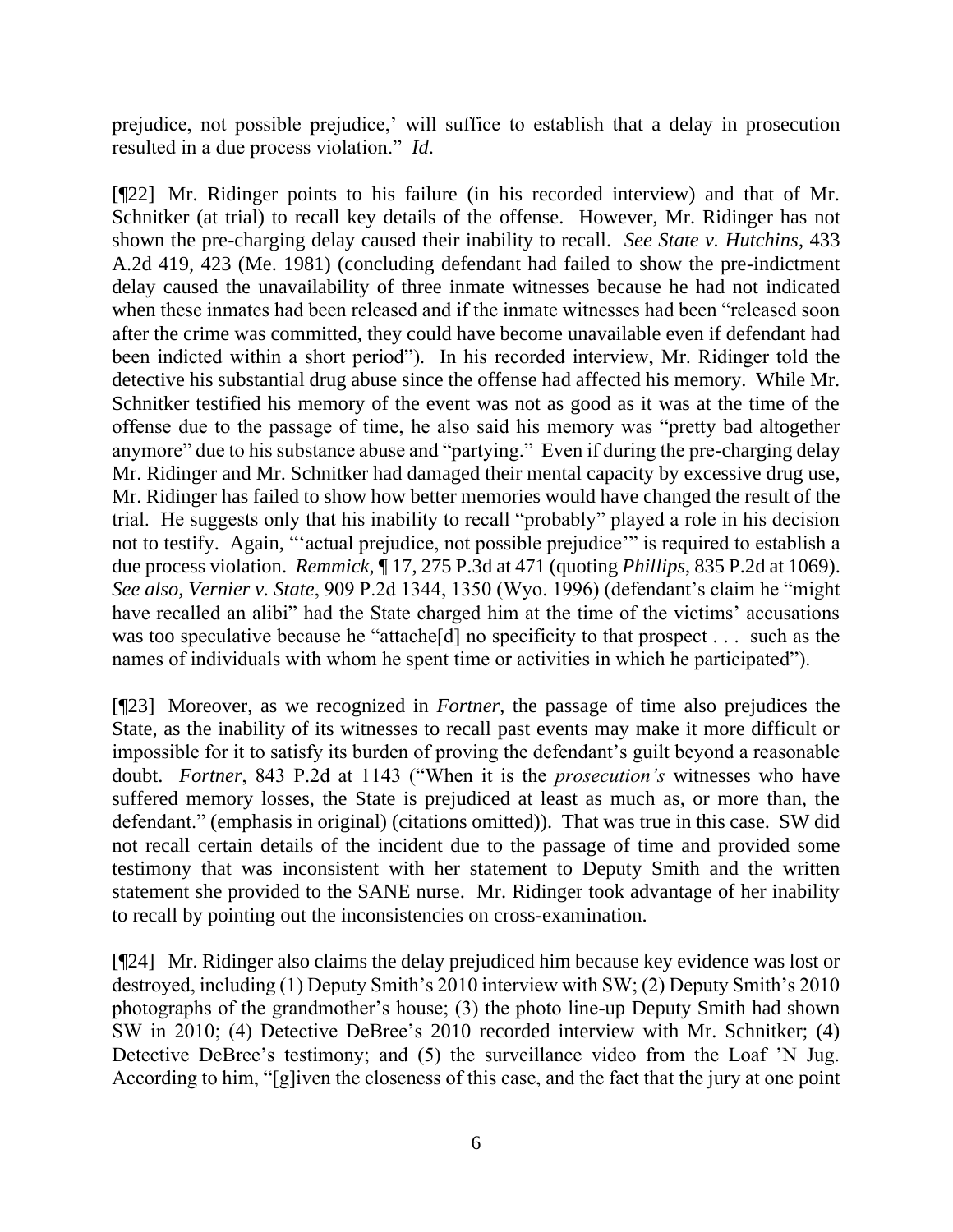during deliberation appeared to be deadlocked, all of this lost or uncollected evidence could easily have tipped the scales and resulted in a more favorable verdict."

[¶25] Mr. Ridinger fails to identify what Detective DeBree's testimony and the lost interviews, photo line-up, and photographs would have shown or how they would have helped him. Such vague and conclusory allegations of prejudice are insufficient. *Phillips*, 835 P.2d at 1069. *See also, United States v. Trammell*, 133 F.3d 1343, 1351 (10<sup>th</sup> Cir. 1998) ("Vague and conclusory allegations of prejudice resulting from the passage of time and the absence of witnesses are insufficient to constitute a showing of actual prejudice. Defendant must show definite and not speculative prejudice, and in what specific manner missing witnesses would have aided the defense." (citing *United States v. Jenkins*, 701 F.2d 850, 855 (10th Cir. 1983)); *McDermott v. State*, 897 P.2d 1295, 1300 (Wyo. 1995) ("Appellant does not indicate what the testimony of the exculpatory witness would have been; therefore, Appellant has failed to show that he was prejudiced by the loss of this witness."), *called into doubt on other grounds by Hall v. State*, 911 P.2d 1364 (Wyo. 1996).

[¶26] Moreover, Officer Meyer re-interviewed SW and Mr. Schnitker. While they were not the same interviews as those conducted in 2010, Mr. Ridinger used SW's current interview to impeach her testimony at trial. Officer Meyer also took new pictures of the grandmother's house, which were shown to the jury at trial. There is no indication the house changed in any significant way between 2010 and trial, and Mr. Ridinger does not explain how the pictures from 2010 would have changed the outcome of the trial, especially since Sergeant Hicks told the jury his search of the scene immediately after the assault uncovered no evidence. With respect to the photo lineup in 2010, the only mention of it at trial was Officer Meyer indicating it had been done and that he had shown SW a new lineup in 2018 because the 2010 lineup could not be found. In any event, as Mr. Ridinger recognizes, his identity was never at issue. The only issue at trial was whether the sexual conduct was consensual. As a result, he has not shown how having access to the 2010 photo line-up would have made a difference at trial.

[¶27] With respect to the surveillance video, Officer Meyer testified Deputy Smith's 2010 report indicated he had contacted the manager at the Loaf 'N Jug at 818 South Third Street to obtain video from the surveillance camera. The manager informed Deputy Smith the video would be available in two days. Deputy Smith did not pick up the video, and it was eventually thrown away.

[¶28] Mr. Ridinger argues the destruction of the surveillance video from the Loaf 'N Jug was especially harmful because it would have shown whether Mr. Schnitker or SW had a better memory of the event and therefore whether Mr. Schnitker or SW was more credible. In particular, he claims the video would have clarified an important fact as to who went into the store and whether cigarettes were purchased. Mr. Schnitker testified he and Mr. Ridinger went into a Loaf 'N Jug on Third Street and then drove to another Loaf 'N Jug. Both times they were denied cigarettes. He then dropped off Mr. Ridinger, before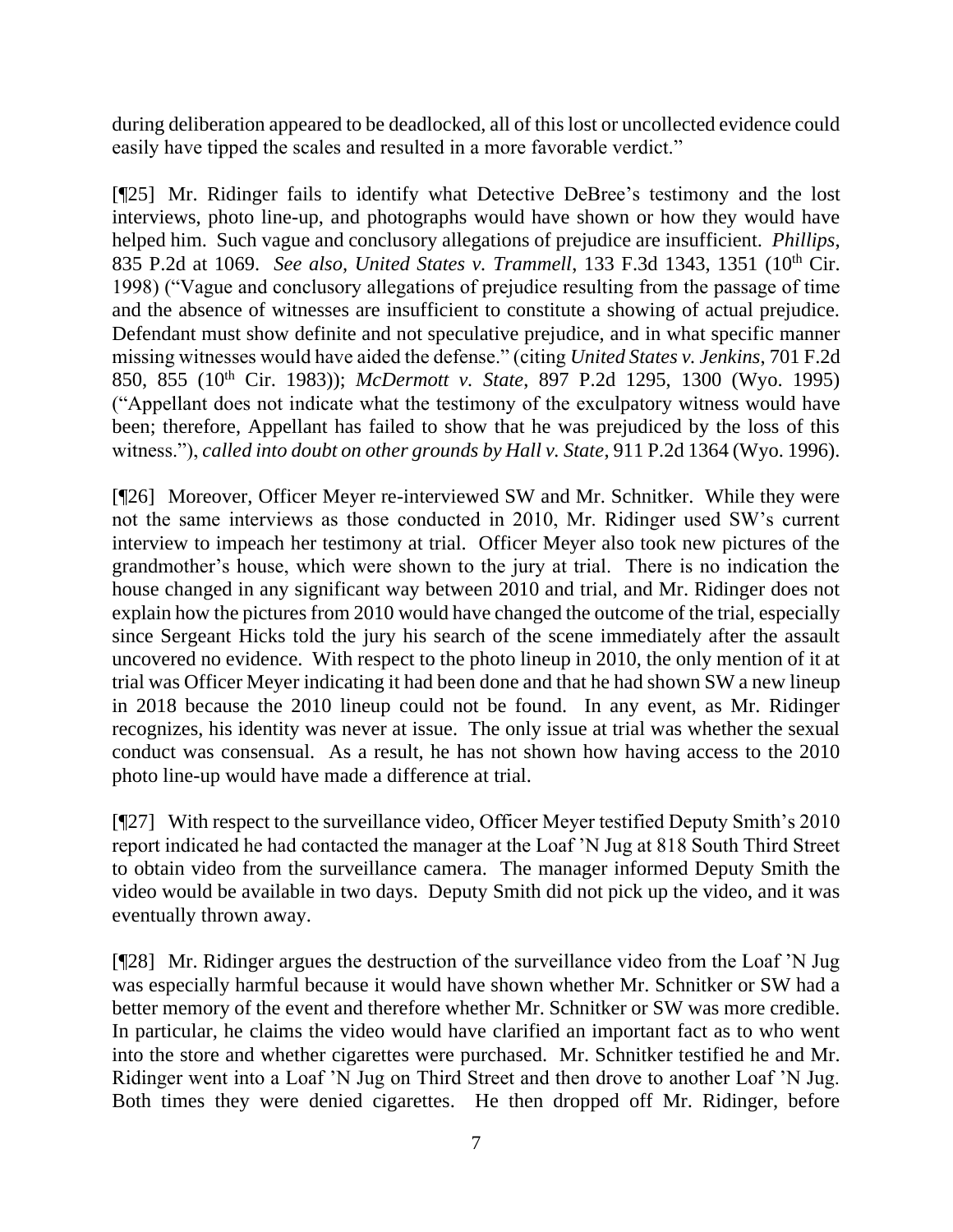proceeding to a Kum and Go, where he went in to purchase cigarettes while SW waited in the car. On the other hand, he alleges SW initially told the jury "they" went into the Loaf 'N Jug on South Third but later said only Mr. Schnitker went into the store. Mr. Ridinger maintains the surveillance video would have resolved this apparent inconsistency in witness testimony. In addition, he asserts the video would provide additional evidence, in that: (1) "it could show who was in the vehicle, and the location of the people in the vehicle"; (2) "[i]t could possibly depict mannerisms and how parties were engaging and acting"; and (3) "[i]t would show if [SW] ever got outside of the vehicle when Mr. Schnitker or Mr. Ridinger were not present."

[¶29] At the outset, we note Mr. Ridinger is mistaken as to SW's testimony. She initially told the jury that only Mr. Schnitker went inside the store and purchased cigarettes. Later, she said, "[T]hey drove me to the Loaf 'N Jug on South  $3^{rd}$ . They got back in the car, we drove off." However, immediately thereafter, she clarified that only Mr. Schnitker went in the store. Nevertheless, Mr. Ridinger's argument that the surveillance video would have produced a different result is speculative at best. The record indicates the surveillance video came from the Loaf 'N Jug on 818 South Third Street. While SW testified they stopped at only one Loaf 'N Jug on South Third Street, Mr. Schnitker told the jury they stopped at two Loaf 'N Jugs on South Third Street but did not clarify for the jury which one they stopped at first. As a result, it is unclear which event the video would depict. Additionally, the video would only have possibly shown whether SW or Mr. Schnitker had a better memory of what occurred after the assault, not necessarily who had the better memory of what occurred during the assault. Finally, neither SW nor Mr. Schnitker testified SW got out of the vehicle while either Mr. Schnitker and/or Mr. Ridinger went into the store. Therefore, it is entirely speculative the video would reveal information as to SW's mannerisms or her interactions with anyone else in the vehicle, let alone that any of that information would be exculpatory.

[¶30] Mr. Ridinger has failed to show the State's delay in charging him violated his right to due process.

## *2. Prosecutorial Misconduct*

[¶31] The prosecutor started his closing argument with the following statements:

The Defendant's semen was found inside of [SW's] vagina on her cervix. This is semen on a cervical swab, not touch DNA from fingers. *At the end of this week, the only person willing to explain how Martin Ridinger's semen ended up inside of her is [SW]*.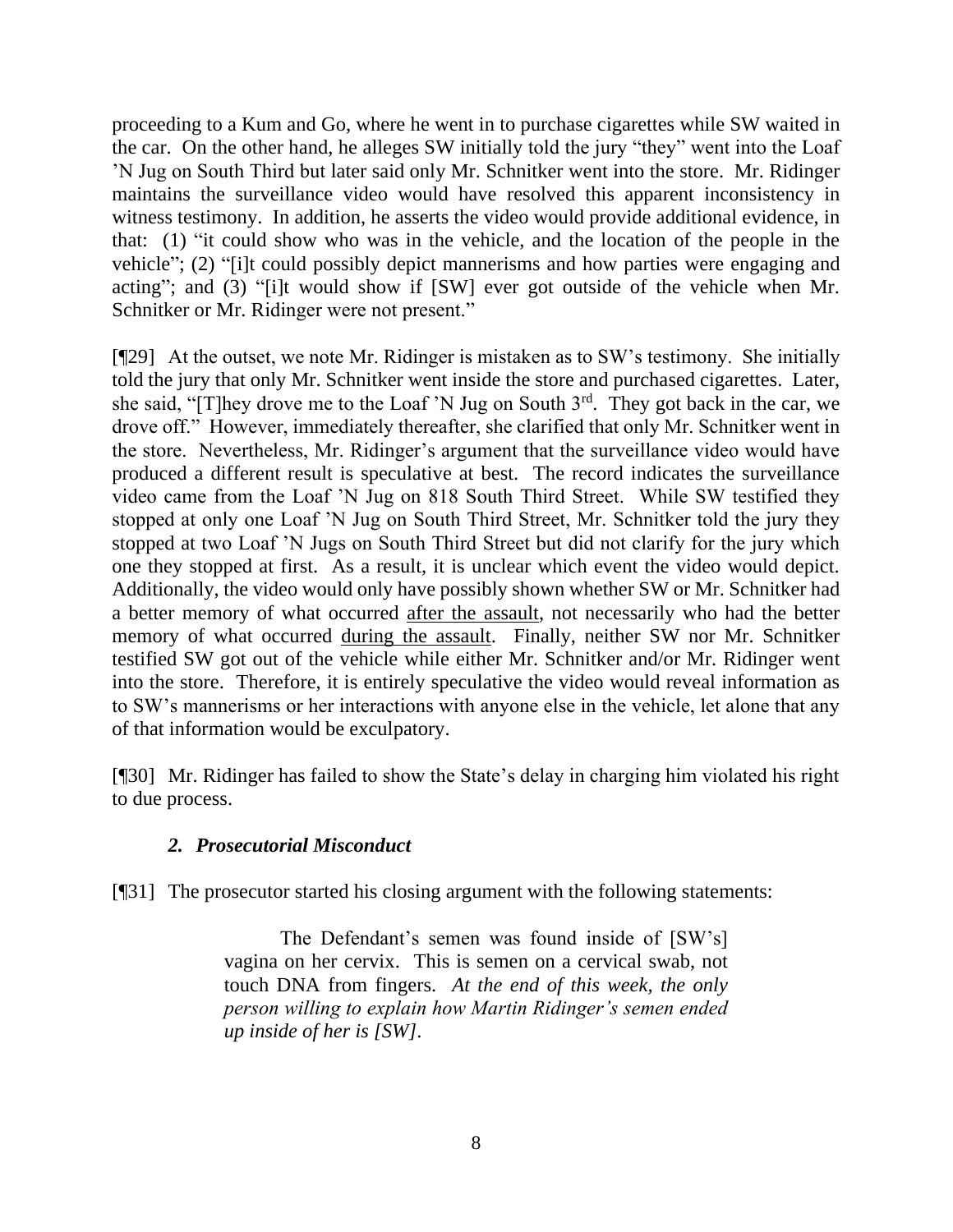*The only explanation as to why the Defendant's seminal fluid was found in the victim's cervix has come from [SW]'s testimony, and nobody else who has testified here today.*

(Emphasis added). Mr. Ridinger claims the prosecutor's statements that only SW was "willing to explain" how his semen ended up inside her and that no other witness provided an alternative explanation, when he was the only one who could have provided an alternative explanation, violated his right to remain silent under the Fifth Amendment and art. 1, § 11 of the Wyoming Constitution.

[¶32] Mr. Ridinger argues our review of the prosecutor's comments is de novo because they implicated his constitutional right to remain silent. We normally review constitutional questions de novo. *Wilkie v. State*, 2002 WY 164, ¶ 4, 56 P.3d 1023, 1024 (Wyo. 2002) ("Constitutional issues are questions of law that we review de novo." (citing *Taylor v. State*, 7 P.3d 15, 19 (Wyo. 2000)). However, because Mr. Ridinger did not object to the prosecutor's comments at trial, the plain error standard applies. *Dixon v. State*, 2019 WY 37, ¶ 39, 438 P.3d 216, 231 (Wyo. 2019) (citing *Black v. State*, 2017 WY 135, ¶ 13, 405 P.3d 1045, 1050 (Wyo. 2017)). This is true even when, as here, the comments are alleged to have violated constitutional rights. *See Hartley v. State*, 2020 WY 40, ¶¶ 9-10, 460 P.3d 716, 719 (Wyo. 2020) (reviewing for plain error Mr. Hartley's claim that the prosecutor's closing argument improperly commented on his constitutional right to remain silent because he did not object at trial).

[¶33] To satisfy the plain error standard, Mr. Ridinger must show (1) the record is clear about the incident alleged as error; (2) a violation of a clear and unequivocal rule of law; and (3) he was denied a substantial right resulting in material prejudice. *Mraz v. State*, 2016 WY 85, ¶ 55, 378 P.3d 280, 293 (Wyo. 2016) (citing *Butler v. State*, 2015 WY 119, ¶ 16, 358 P.3d 1259, 1264 (Wyo. 2015)). *See also, Brown v. State*, 2019 WY 102, ¶ 13, 450 P.3d 208, 211 (Wyo. 2019). In conducting this review, we are mindful of our "reluctan[ce] to find plain error in closing arguments lest the trial court becomes required to control argument because opposing counsel does not object." *Trujillo v. State*, 2002 WY 51, ¶ 4, 44 P.3d 22, 24 (Wyo. 2002) (quotations omitted).

[¶34] The first prong of plain error review is satisfied because the allegedly improper comments clearly appear in the record. Under the second prong, Mr. Ridinger "must demonstrate the existence of a clear and unequivocal rule of law which the particular facts transgress in a clear and obvious, not merely arguable, way." *Brown*, ¶ 13, 450 P.3d at 211 (quotations omitted).

[¶35] It is a clear and unequivocal rule of law, under both the Fifth Amendment of the United States Constitution and art. 1, § 11 of the Wyoming Constitution, that a prosecutor may not directly or indirectly comment upon a defendant's failure to testify. *See, e.g., Hartley*, ¶ 12, 460 P.3d at 719; *Fortner*, 843 P.2d at 1146-47; *Cyrus v. State*, 639 P.2d 900,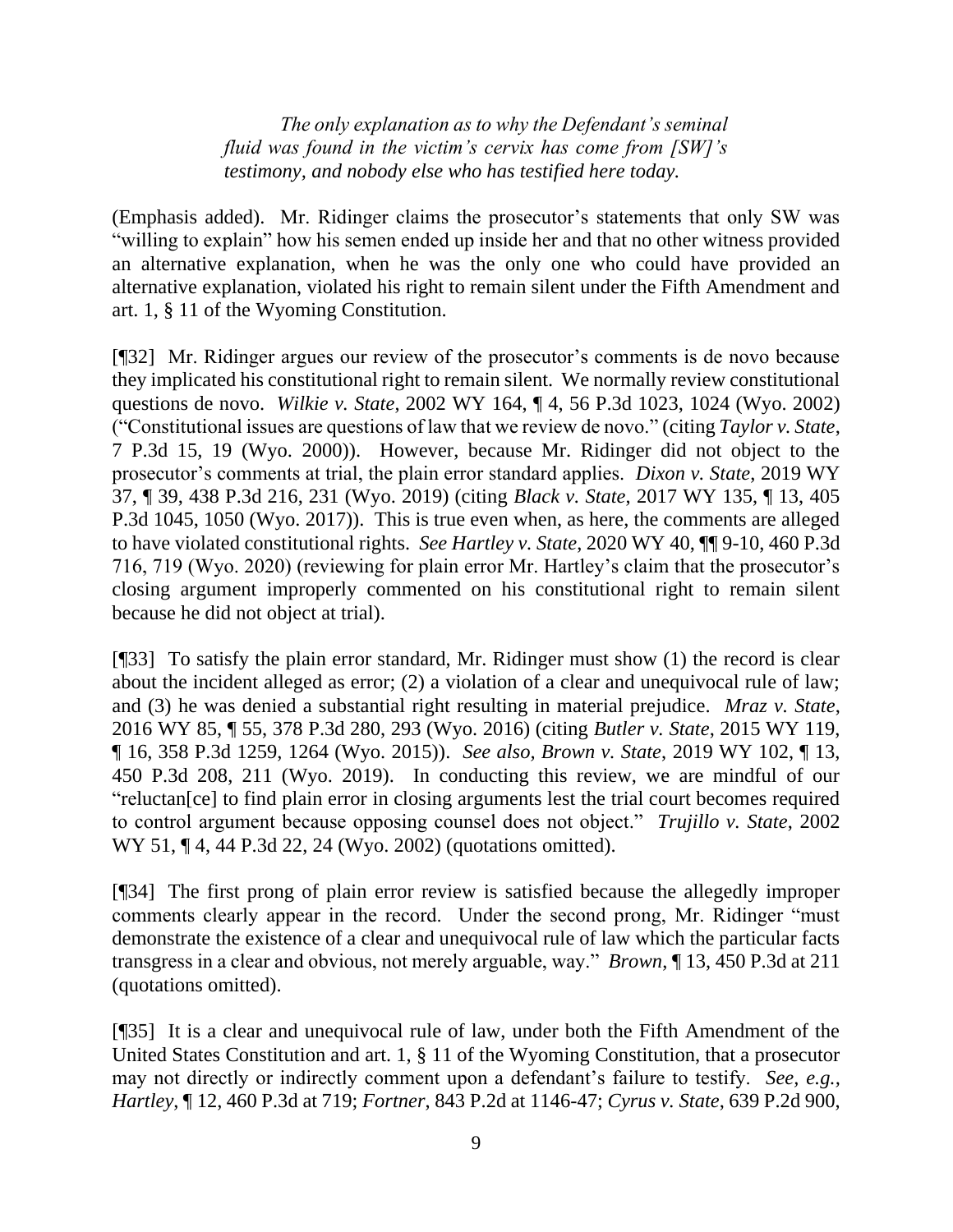902 (Wyo. 1982); *Boyd v. State*, 528 P.2d 287, 292 (Wyo. 1974). However, Mr. Ridinger has not shown the prosecutor's comments violated this rule of law in a clear and obvious way.

[¶36] Whether a prosecutor has improperly commented on a defendant's refusal to testify turns on "'whether the language used was manifestly intended or was of such character that the jury would naturally and necessarily take it to be a comment on the failure of the accused to testify.'" *Oldham v. State*, 534 P.2d 107, 112 (Wyo. 1975) (quoting *Knowles v. United States*, 224 F.2d 168, 170 (10<sup>th</sup> Cir. 1955)). "[W]e consider the entire context in which the statements were made to decide whether there was an impermissible comment upon the defendant's exercise of his right of silence." *Hartley*, ¶ 13, 460 P.3d at 720 (quotations omitted). Importantly, "'[i]t is not improper for the [prosecutor] to draw attention to the failure or lack of evidence on a point if it is not intended to call attention to the failure of the defendant to testify.'" *Oldham*, 534 P.2d at 112 (quoting *Knowles*, 224 F.2d at 170). *See also, Larkins v. State,* 2018 WY 122, ¶ 95, 429 P.3d 28, 50 (Wyo. 2018) ("In closing arguments, a prosecutor has 'wide latitude' to argue the evidence in the record and all reasonable inferences which can be drawn from that evidence.") (citations and quotations omitted); *Dysthe v. State*, 2003 WY 20, ¶ 24, 63 P.3d 875, 884 (Wyo. 2003) ("Prosecutors, just like defense counsel, may review the evidence and suggest to the jury inferences based thereon.") (citation omitted).

[¶37] Viewing it in context, the prosecutor's comment that "the only person willing to explain how Martin Ridinger's semen ended up inside of [SW] is [SW]" did not constitute a direct or indirect comment on Mr. Ridinger's failure to testify. Rather, it was a fair comment on the state of the evidence. Mr. Ridinger did not physically testify at trial, but his recorded interview was played for the jury. In that interview, he claimed only to have had oral sex with SW and explicitly denied having vaginal sex with her. Mr. Schnitker also testified he only saw SW perform oral sex on Mr. Ridinger. SW, on the other hand, told the jury Mr. Ridinger penetrated her vagina with his penis. The prosecutor correctly pointed out to the jury that SW was the only person who explained how Mr. Ridinger's semen ended up on her cervix.

[¶38] The fact that the prosecutor was commenting on the evidence, and not Mr. Ridinger's failure to testify, is borne out when the comments are viewed in the context of the prosecutor's entire closing argument. Later in his argument, the prosecutor reiterated Mr. Ridinger's recorded statement that SW performed oral sex on him but they "definitely did not have vaginal sex." The prosecutor then stated, "if this is the case then why was Martin Ridinger's semen found in her vagina and on her cervix?" Similarly, the prosecutor repeated Mr. Schnitker's story, including that SW and Mr. Ridinger "did not have [vaginal] sex that night." Again, the prosecutor asked the jury if that made "sense" given that "Marty's semen was found inside of [SW]'s vagina on her cervix."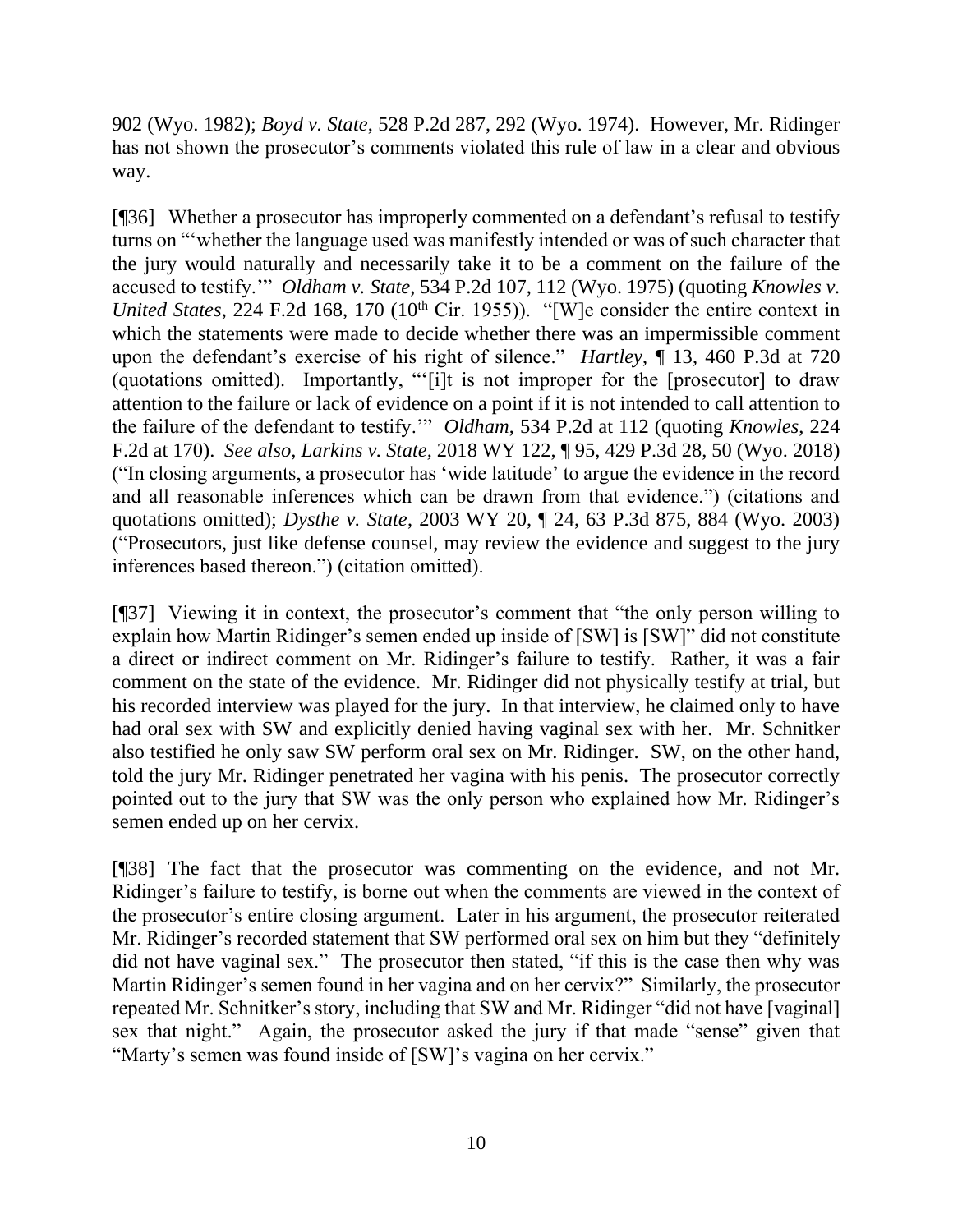[¶39] Our recent decision in *Hartley* is instructive. Mr. Hartley was charged with, *inter alia*, first-degree felony murder and aggravated child abuse of his girlfriend's two-year-old son. *Hartley*, ¶¶ 3, 5, 460 P.3d at 717-18. Mr. Hartley did not testify at trial, but the State introduced evidence of his statements to law enforcement. *Id.*, ¶ 5, 460 P.3d at 718. During closing argument, the prosecutor referred to Mr. Hartley's statement to law enforcement that the child had hit the back of his head: "When asked why on earth then would [the child] have these injuries to the front of his face, the frenulum tear, and the bite on the tongue if he hit the back of his head—that doesn't make sense**—[Mr. Hartley] had nothing he could offer**." *Id.*, ¶ 11, 460 P.3d at 719 (emphasis in original). The prosecutor also commented on where pieces of physical evidence were found in the home and how that evidence failed to align with Mr. Hartley's statements to the police:

> More concerning is, according to Mr. Hartley, there was no reason they would be that day in this hallway bathroom. But in the hallway bathroom, you have Item 12, Item 29, Item 30, and Item 31 of tested material. Three of those items tested positive for [the child]'s blood. **And yet no explanation for why they could have been there** other than the result of the abuse that we know actually occurred in that home.

*Id.*, 11, 460 P.3d at 719 (emphasis in original).

[¶40] Applying the plain error standard because Mr. Hartley did not object at trial, we concluded it was a clear and unequivocal rule of law that a prosecutor may not comment on a defendant's constitutional right to remain silent. *Id.*, ¶¶ 9, 12, 460 P.3d at 719. However, we decided the prosecutor's comments did not violate this rule of law. *Id*., ¶ 12, 460 P.3d at 719. We explained:

> Viewing the prosecutor's statements in context, the prosecutor did not comment on Mr. Hartley's right to remain silent or shift the burden to the defense. Rather, she compared the statements Mr. Hartley made to law enforcement to the physical evidence admitted during trial and indicated inconsistencies.

*Id.*,  $\sim$  13, 460 P.3d at 720. The same is true here. The prosecutor's comment compared the statements Mr. Ridinger made to the detective and Mr. Schnitker's trial testimony with the physical evidence (SW's cervical swabs) and noted the inconsistencies.

[¶41] With respect to the comment that "the only explanation as to why [Mr. Ridinger]'s seminal fluid was found in the victim's cervix has come from [SW]'s testimony, and nobody else who has testified here today," it is "generally not error for the prosecutor to argue that [the State's] evidence is uncontradicted or that the evidence does not support the defendant's theory of the case." *Guy v. State*, 2008 WY 56, ¶ 14, 184 P.3d 687, 693 (Wyo.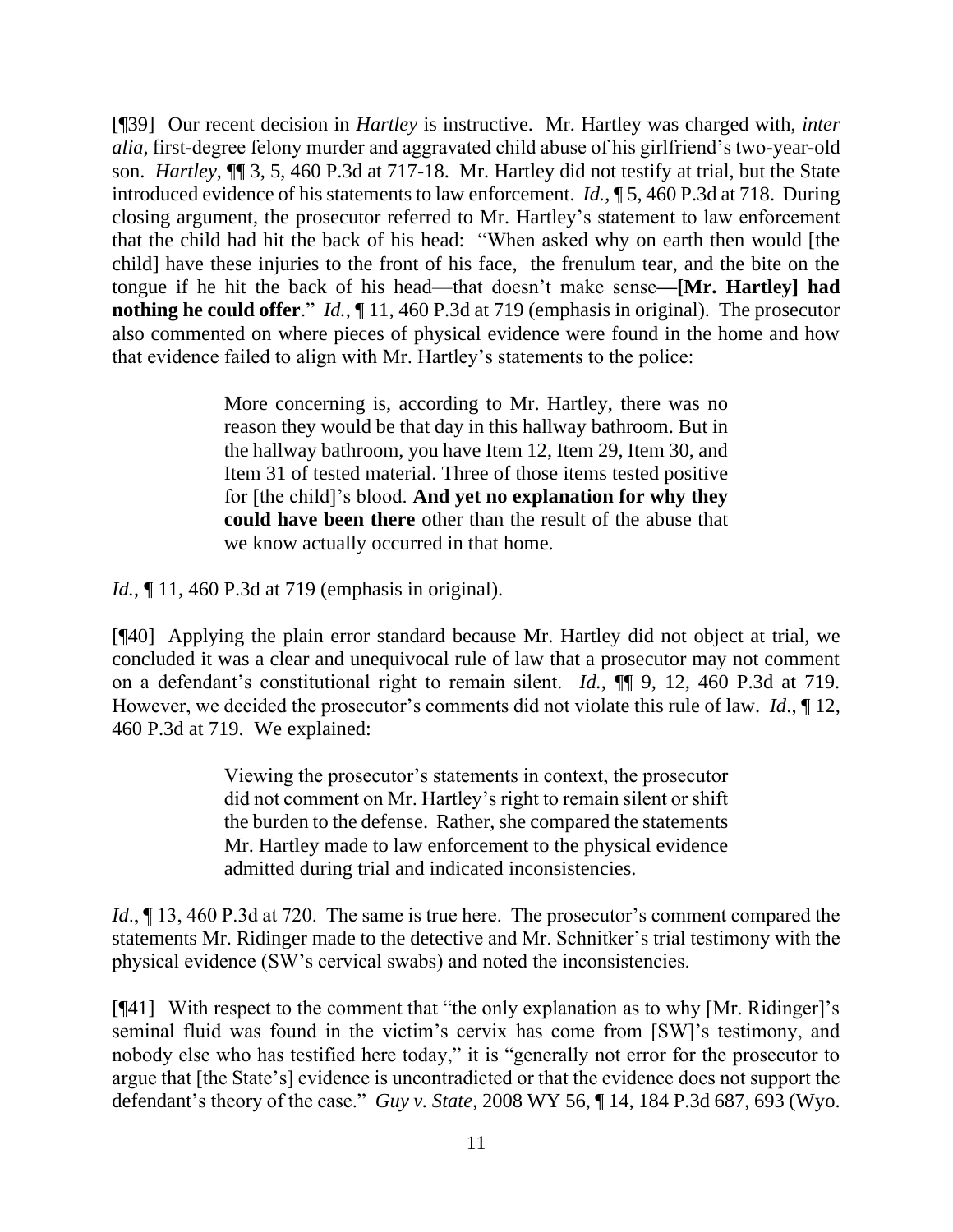2008) (quoting *Belden v. State*, 2003 WY 89, ¶ 48, 73 P.3d 1041, 1089 (Wyo. 2003)). *See also, Proffit v. State*, 2008 WY 114, ¶ 31, 193 P.3d 228, 240-41 (Wyo. 2008) ("[A] prosecutor may point out that certain evidence is uncontroverted, or that there is no evidence on a certain point."). Mr. Ridinger tells us, however, it is error for a prosecutor to claim the State's evidence is "uncontradicted" "if the only person who could have contradicted, denied, rebutted or disputed the government's evidence was the defendant himself." *United States v. Robinson*, 651 F.2d 1188, 1197 (6<sup>th</sup> Cir. 1981) (quoting *United States v. Hardman, 447 F.2d 853 (7<sup>th</sup> Cir. 1971)). <i>See also, United States v. Cotnam, 88* F.3d 487, 497 ( $7<sup>th</sup>$  Cir. 1996) (A prosecutor's comment that the government's evidence on an issue is "uncontradicted," "undenied," "unrebutted," "undisputed," etc., will be a violation of the defendant's Fifth Amendment rights if the only person who could have contradicted, denied, rebutted or disputed the government's evidence was the defendant himself." (citations omitted)). According to him, the prosecutor's comment that only SW explained why Mr. Ridinger's semen was found on her cervix effectively told the jury the State's evidence was uncontradicted and improperly emphasized his failure to testify because he and SW were "the only two people who could testify with certainty how Mr. Ridinger's semen got to [SW]'s cervix."

[¶42] This case is distinguishable from the federal cases relied upon by Mr. Ridinger. In *Robinson*, the appellate court found the prosecutor had not improperly commented on the defendant's right to remain silent. *Robinson*, 651 F.2d at 1198. In *Cotnam* and *Hardman*, the defendant did not testify nor were his statements to law enforcement introduced at trial. *Cotnam*, 88 F.3d at 497-99; *Robinson*, 651 F.2d at 1196-97; *Hardman*, 447 F.2d at 855. Moreover, in those cases, the defendant was the only individual who could have rebutted the government's uncontradicted evidence. *Cotnam*, 88 F.3d at 499; *Hardman*, 447 F.2d at 855. In this case, Mr. Schnitker was also present during the sexual assault and could have provided an explanation as to how Mr. Ridinger's semen ended up inside SW. Instead, he testified only that he observed SW performing oral sex on Mr. Ridinger. *See Guy*, ¶ 16, 184 P.3d at 693 (distinguishing *Cotnam* because although Mr. Guy might have contradicted the eyewitness testimony had he testified, "he was not the only person who could have done so" as several individuals witnessed the offense and Mr. Guy had, in fact, called two witnesses who both contradicted portions of the State's version of events); *Brown v. State*, 92 S.W.3d 655, 666-67 (Tex. App. 2002), *aff'd*, 122 S.W.3d 794 (Tex. Crim. App. 2003) (prosecutor's argument that "there is no disputing . . . [Mr.] Brown intentionally caused the death of . . . Theron Gray" did not improperly comment on Mr. Brown's failure to testify because Mr. Brown was not the only person who could counter the State's evidence of his intent; indeed, other witnesses had testified concerning Mr. Brown's words and actions, which was evidence of his intent).

[¶43] Mr. Ridinger has failed to show the prosecutor's statements during closing argument violated a clear and unequivocal rule of law in a clear and obvious way. Because he cannot satisfy the second prong of plain error review, we need not address the third prong of plain error review.